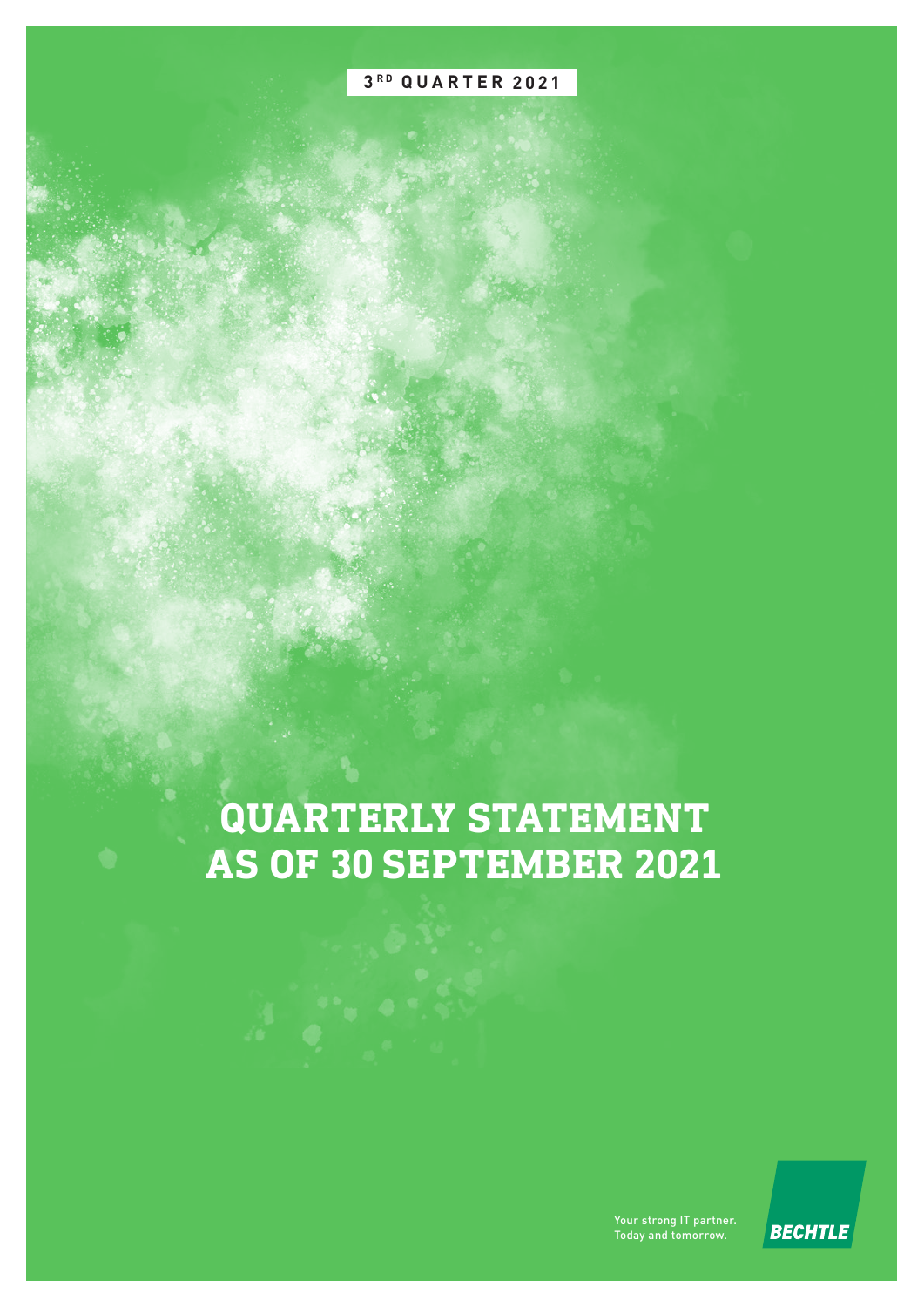## **KEY FIGURES OF THE BECHTLE GROUP AT A GLANCE**

|                                                     | $01.01 -$<br>30.09.2021 | $01.01 -$<br>30.09.2020 | Change<br>in $%$ |
|-----------------------------------------------------|-------------------------|-------------------------|------------------|
| €k<br>Revenue                                       | 4,439,087               | 4,037,046               | 10.0             |
| IT System House & Managed Services<br>€k            | 2,812,854               | 2,670,956               | 5.3              |
| IT E-Commerce<br>€k                                 | 1,626,233               | 1,366,090               | 19.0             |
| <b>EBITDA</b><br>€k                                 | 308,686                 | 257,611                 | 19.8             |
| €k<br>IT System House & Managed Services            | 211,085                 | 175,681                 | 20.2             |
| IT E-Commerce<br>€k                                 | 97,601                  | 81,930                  | 19.1             |
| <b>EBIT</b><br>€k                                   | 233,172                 | 185,509                 | 25.7             |
| IT System House & Managed Services<br>€k            | 156,328                 | 122,698                 | 27.4             |
| IT E-Commerce<br>€k                                 | 76,844                  | 62,811                  | 22.3             |
| $\frac{0}{0}$<br><b>EBIT</b> margin                 | 5.3                     | 4.6                     |                  |
| IT System House & Managed Services<br>$\frac{0}{0}$ | 5.6                     | 4.6                     |                  |
| IT E-Commerce<br>$\frac{0}{0}$                      | 4.7                     | 4.6                     |                  |
| <b>EBT</b><br>€k                                    | 229,207                 | 180,787                 | 26.8             |
| $\frac{0}{0}$<br><b>EBT</b> margin                  | 5.2                     | 4.5                     |                  |
| Earnings after taxes<br>€k                          | 163,788                 | 128,025                 | 27.9             |
| €<br>Earnings per share                             | 1.30                    | 1.02 <sup>1</sup>       | 27.9             |
| $\frac{0}{0}$<br>Return on equity <sup>2</sup>      | 19.7                    | 17.6                    |                  |
| Cash flow from operating activities<br>€k           | 25,803                  | 173,2573                | $-85.1$          |
| Number of employees (as of 30.09)                   | 12,744                  | 12,055                  | 5.7              |
| IT System House & Managed Services                  | 10,111                  | 9,571                   | 5.6              |
| IT E-Commerce                                       | 2,633                   | 2,484                   | 6.0              |
|                                                     |                         |                         |                  |

|                                              | 30.09.2021 | 31.12.2020 | Change<br>in % |
|----------------------------------------------|------------|------------|----------------|
| Cash and cash equivalents <sup>4</sup><br>€k | 230.409    | 403.173    | $-42.9$        |
| <b>Working Capital</b><br>€k                 | 827.928    | 652.674    | 26.9           |
| $\frac{0}{0}$<br>Equity ratio                | 46.8       | 43.2       |                |

1 Adapted to share split 2 Annualised 3 Prior year adjusted ⁴ Incl. time deposits and securities

## **REVIEW BY QUARTER 2021**

|                      |               | 1st Quarter<br>$01.01 - 31.03$ | 2nd Quarter<br>$01.04 - 30.06$ | 3rd Quarter<br>$01.07 - 30.09$ | 4th Quarter<br>$01.10 - 31.12$ | 2021 FY<br>$01.01 - 30.09$ |
|----------------------|---------------|--------------------------------|--------------------------------|--------------------------------|--------------------------------|----------------------------|
| Revenue              |               | €k 1.510.202                   | 1.432.793                      | 1.496.092                      |                                | 4,439,087                  |
| <b>EBITDA</b>        | €k            | 86.951                         | 107.547                        | 114.188                        |                                | 308,686                    |
| <b>EBIT</b>          | €k            | 62.134                         | 82.613                         | 88.425                         |                                | 233,172                    |
| <b>EBT</b>           | €k            | 60.988                         | 81.191                         | 87.028                         |                                | 229,207                    |
| EBT margin           | $\frac{0}{0}$ | 4.0                            | 5.7                            | 5.8                            |                                | 5.2                        |
| Earnings after taxes | €k            | 43.624                         | 57,433                         | 62,731                         |                                | 163.788                    |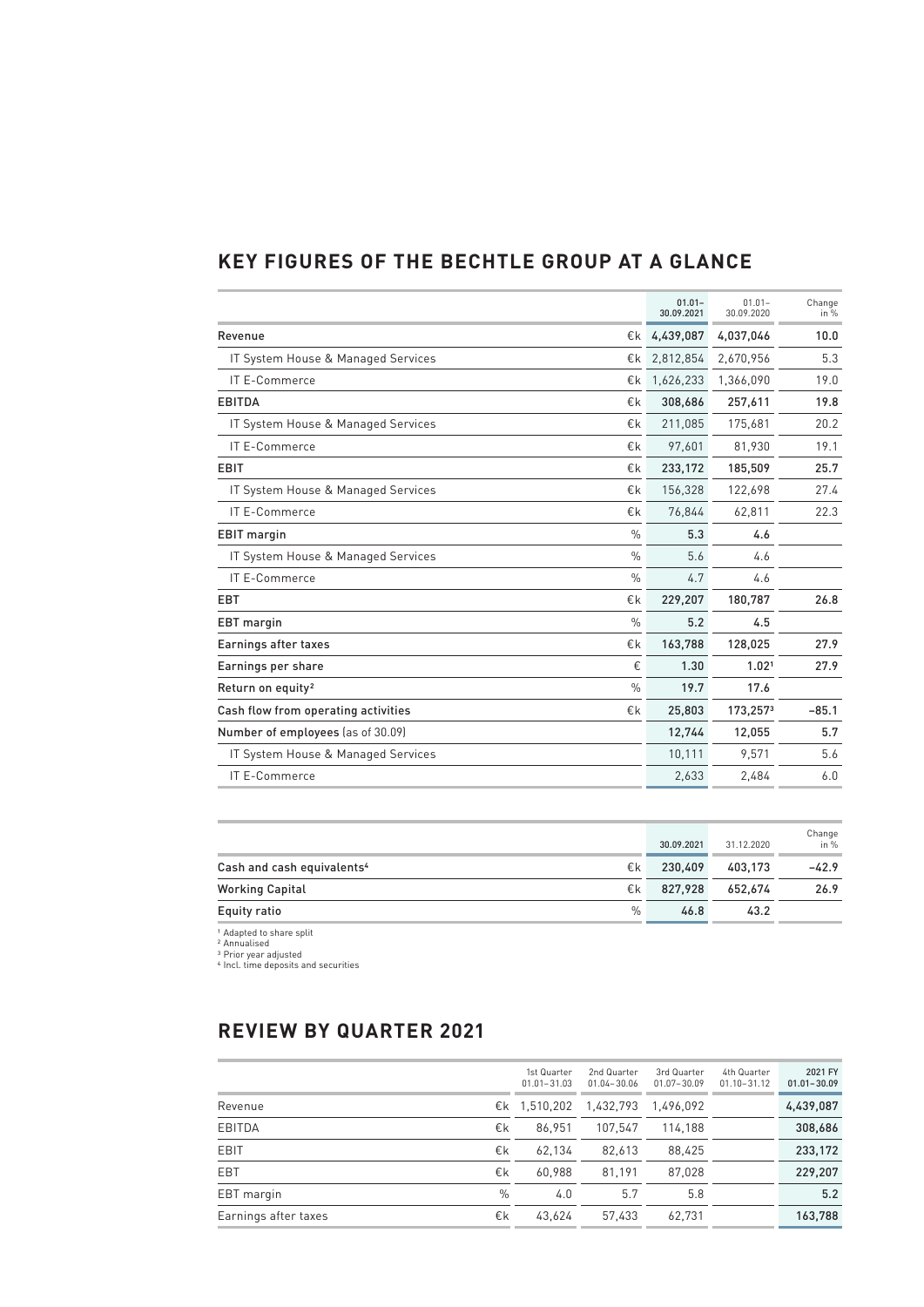## **EARNINGS POSITION**

Despite the continuing supply bottlenecks, the Bechtle Group was able to significantly increase its revenue in the third quarter of 2021.

As of 30 September 2021, the order backlog had risen by more than 75 per cent to €1,503 million (prior year: €854 million). Of this amount, the IT System House & Managed Services segment accounted for €1,064 million (prior year: €690 million), and the IT E-Commerce segment for €439 million (prior year: €164 million).

Year on year, the revenue went up 9.1 per cent to €1,496.1 million. The organic revenue growth amounted to 8.9 per cent.



The revenue in the IT E-Commerce segment climbed by 23.4 per cent. Substantial growth was achieved abroad (19.9 per cent) and even more so in Germany (35.6 per cent). The IT System House & Managed Services segment increased its revenue by 2.1 per cent. The main growth drivers were the system houses in Germany, which recorded growth of 3.4 per cent. The organic growth rate in this segment was 1.8 per cent.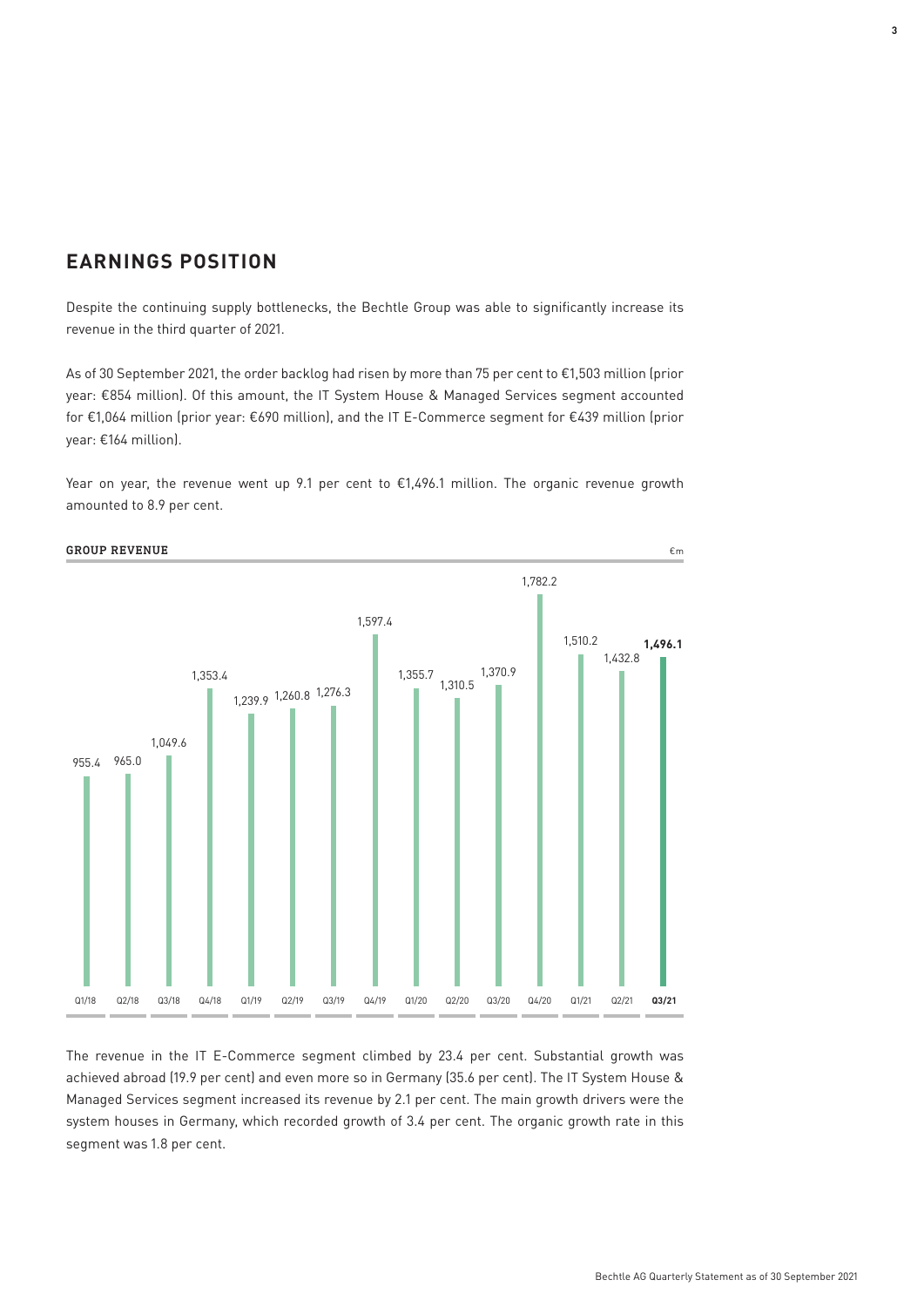| <b>REVENUE BY SEGMENTS</b> |     |     |     |       |       |       |       |       | €m                    |
|----------------------------|-----|-----|-----|-------|-------|-------|-------|-------|-----------------------|
| 0                          | 250 | 500 | 750 | 1.000 | 1.250 | .500  | 1.750 | 2,000 | Total                 |
| Q3/2020                    |     |     |     | 917.9 | 453.0 |       |       |       | 1,370.9               |
| 03/2021                    |     |     |     | 937.2 |       | 558.8 |       |       | 1,496.1<br>$(+9.1\%)$ |
|                            |     |     |     |       |       |       |       |       |                       |

IT System House & Managed Services IT E-Commerce

The companies abroad recorded revenue growth of 12.7 per cent, while revenue of the domestic companies grew by 7.1 per cent. The organic growth rates amounted to 12.2 per cent abroad and 7.1 per cent in Germany.

| <b>REVENUE - GROUP AND SEGMENTS</b> |           |           | €k     |
|-------------------------------------|-----------|-----------|--------|
|                                     | Q3/2021   | Q3/2020   | Change |
| Group                               | 1,496,092 | 1,370,856 | 9.1%   |
| Domestic                            | 938.876   | 876.538   | 7.1%   |
| Abroad                              | 557.216   | 494.318   | 12.7%  |
| IT System House & Managed Services  | 937.249   | 917.897   | 2.1%   |
| <b>IT E-Commerce</b>                | 558.843   | 452.959   | 23.4%  |

Gross earnings improved by a disproportionately high rate of 12.0 per cent. The gross margin thus went up from 15.0 per cent to 15.4 per cent. The material costs as well as the personnel expenses and depreciation and amortisation – which are included in the cost of sales – underwent disproportionately low growth. Other operating expenses, however, underwent higher growth of 21.4 per cent. This was due especially to the lower reference figures in the corresponding prior-year period, which had more benefited from coronavirus-related cost savings.

The expenses in the functional areas sales and administration developed differently. Administrative expenses went up merely by 1.6 per cent, and the expense ratio dropped from 4.7 per cent to 4.4 per cent. This was due to the changed allocation of employees to the respective functional areas. Distribution costs went up by 16.4 per cent, also due to the lower reference figures, as mentioned above. Accordingly, the expense ratio climbed from 5.4 per cent to 5.8 per cent. Other operating income increased to €9.8 million, especially due to the deconsolidation of PSB IT-Service GmbH and higher marketing grants.

Year on year, EBITDA grew 17.1 per cent, and the EBITDA margin rose from 7.1 per cent to 7.6 per cent.

Depreciation and amortisation went up by 6.4 per cent and amounted to  $E25.8$  million as of the end of the quarter. As previously, depreciation of property, plant and equipment accounted for the largest share of the depreciation and amortisation, rising by about €2 million to €22.1 million.

EBIT went up by 20.6 per cent to €88.4 million. The margin was 5.9 per cent, compared to 5.4 per cent in the prior year.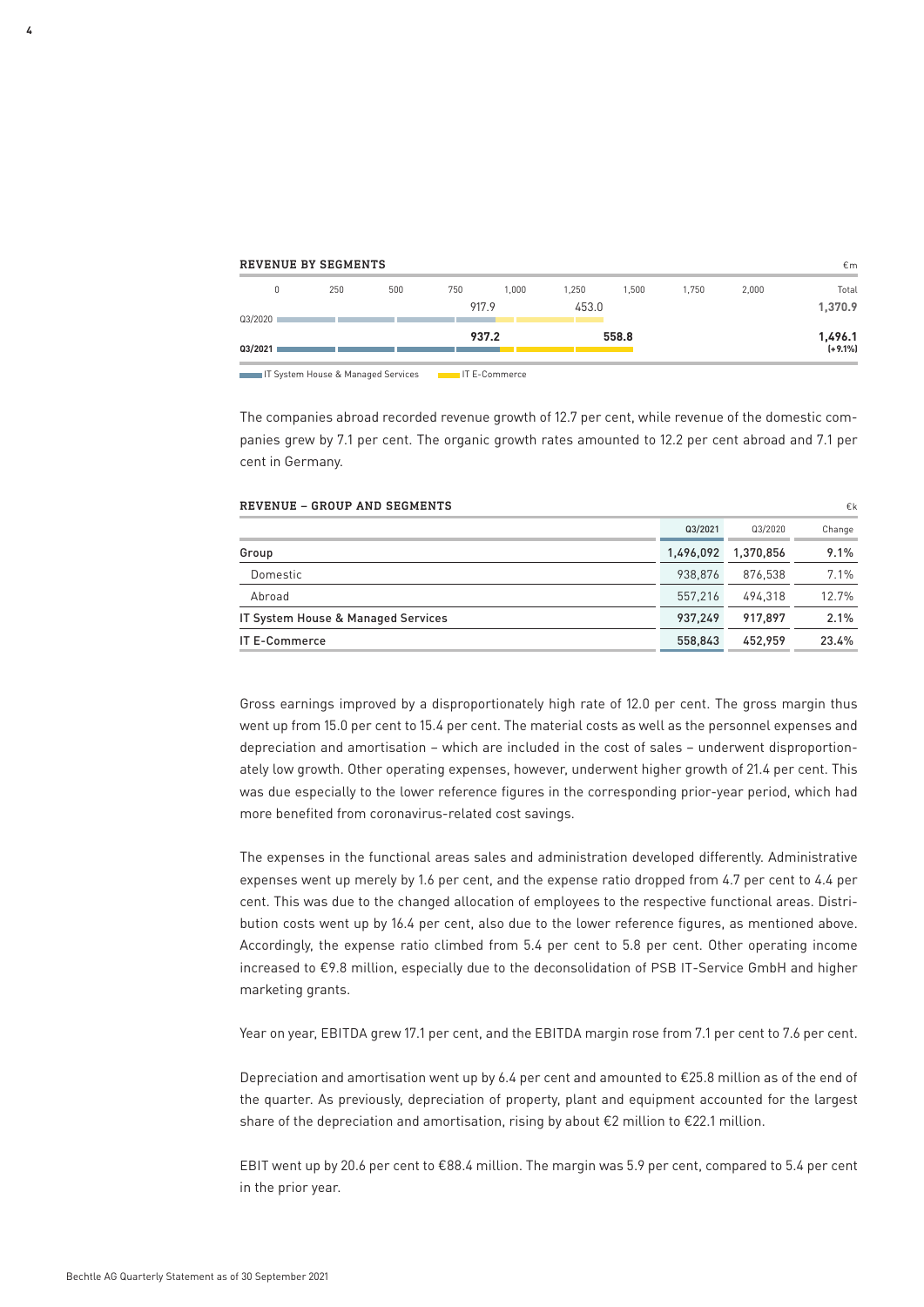**EBT AND EBT MARGIN** €m and %



The tax rate declined from 29.2 per cent to 27.9 per cent. Earnings after taxes grew by 23.6 per cent to €62.7 million. EPS amounted to €0.50 (prior year: €0.40).

The earnings situation in the segments was as follows:

EBIT in the IT System House & Managed Services segment increased 23.3 per cent to €61.7 million. One of the factors that impacted this item was the above-mentioned special effect from the deconsolidation of PSB IT-Service in the amount of net about €3 million. At the operational level, the earnings increase reflects amongst others the high stock levels in connection with the current price development in the IT market as well as a stable development in the project business. The EBIT margin thus improved from 5.5 per cent to 6.6 per cent.

EBIT in the IT E-Commerce segment climbed 14.6 per cent to €26.7 million. The EBIT margin was 4.8 per cent, after 5.1 per cent in the prior year. This development was driven mainly by the rebounding share of high-volume business.

| EBIT - GROUP AND SEGMENTS          |         |         | €k       |
|------------------------------------|---------|---------|----------|
|                                    | Q3/2021 | Q3/2020 | Change   |
| Group                              | 88.425  | 73.342  | 20.6%    |
| IT System House & Managed Services | 61.711  | 50.036  | 23.3%    |
| IT E-Commerce                      | 26.714  | 23.306  | $14.6\%$ |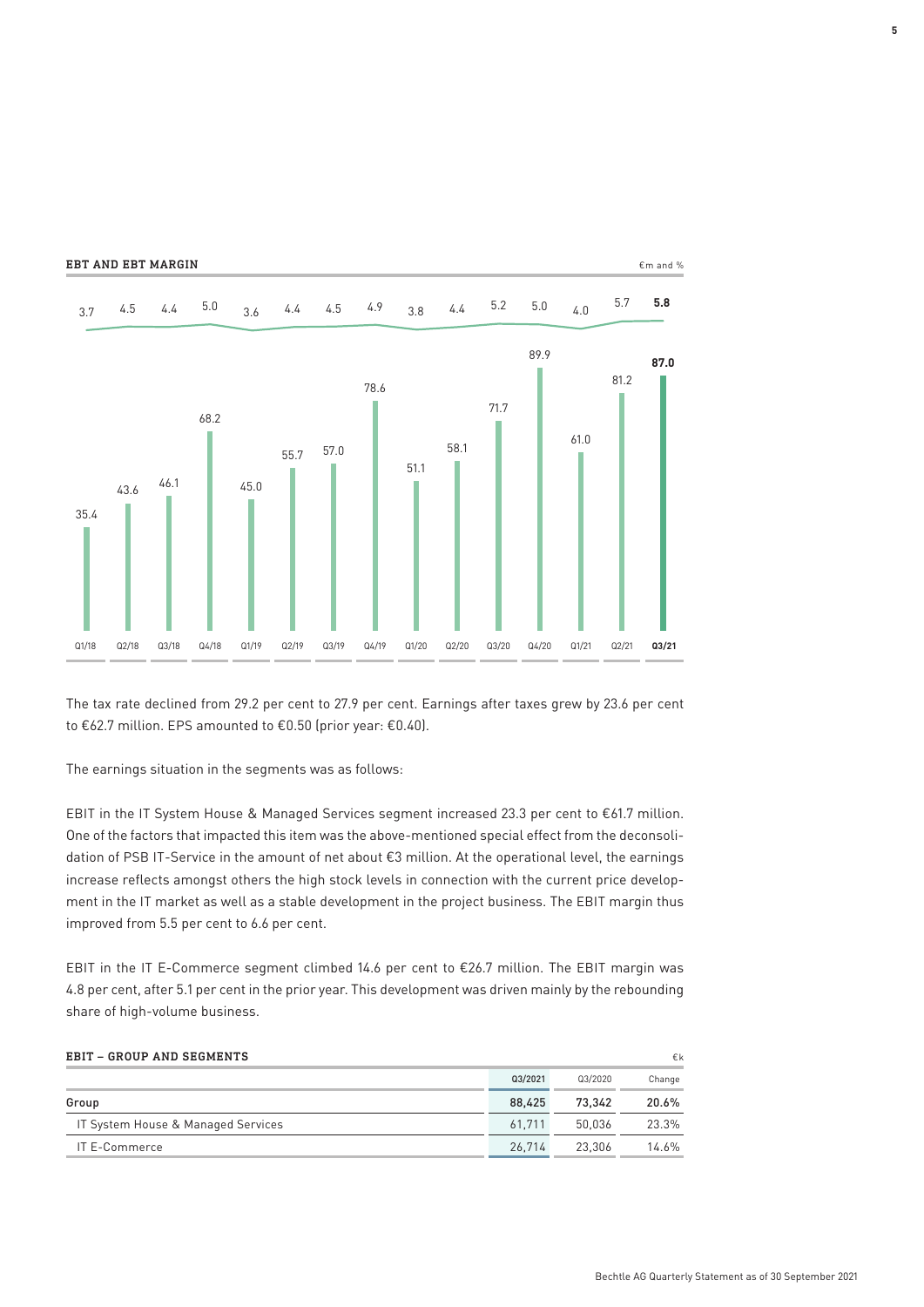### **ASSETS AND FINANCIAL POSITION**

As of 30 September 2021, the balance sheet total of the Bechtle Group amounted to €2,711.2 million, slightly more than as of 31 December 2020 (€2,687.1 million).

On the assets side, non-current assets merely underwent a slight change, increasing from €958.9 million as of 31 December 2020 to €968.4 million as of the reporting date. The capitalisation ratio remained steady at 35.7 per cent.

Among the current assets, inventories climbed from €301.7 million to €475.2 million. The increase is mainly associated with the global supply difficulties. To maximise the availability for customers, Bechtle was quick to increase its free stock levels. The inventories also include products that belong to specific projects, but that have not yet been delivered due to missing components of an overall order. As of 30 September 2021, trade receivables totalled €880.6 million, merely unchanged. In the first nine months of 2021, our average DSO (days sales outstanding) underwent a slight year-on-year increase from 41.2 days to 41.8 days. Especially as a result of the dividend payment and premature repayment of non-current financial liabilities, cash and cash equivalents dropped by €193.1 million. The total liquidity of the Bechtle Group thus amounts to €230.4 million.



#### LIQUIDITY (INCLUDING TIME DEPOSITS AND SECURITIES)  $\epsilon_{\text{m}}$

The working capital climbed from €652.7 million to €827.9 million as of 30 September 2021. This was especially due to the substantial increase in inventories. In relation to the revenue, the working capital increased from 15.3 per cent as of 30 September 2020 to 18.7 per cent as of the reporting date.

On the equity and liabilities side, non-current liabilities declined by €71.5 million to €528.4 million. This was due mainly to the reduction of financial liabilities as a result of premature repayments.

For reasons related to the reporting date, current financial liabilities increased by €26.0 million. Trade payables dropped €10.1 million. Owing to lower liabilities to personnel and lower VAT liabilities, other liabilities also underwent a decline of €22.7 million.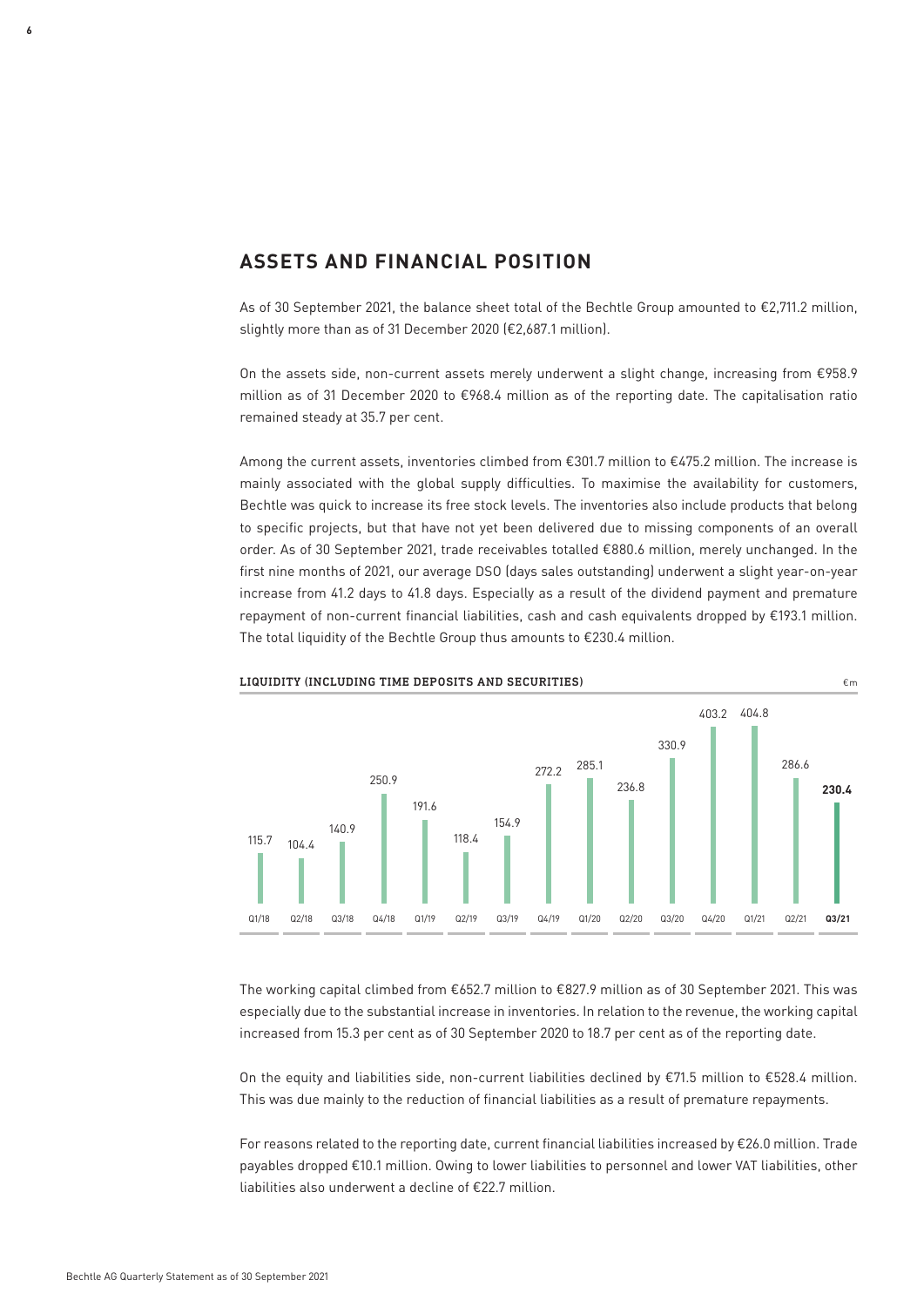

The equity increased by €106.3 million. Our equity ratio went up from 43.2 per cent as of 31 December 2020 to 46.8 per cent. The extrapolated return amounted to 19.7 per cent (prior year: 17.6 per cent).

In the period from January to September 2021, the cash flow from operating activities amounted to €25.8 million (prior year: €173.3 million). This was due especially to the temporarily significant increase in inventories and a lower reduction of trade receivables. This development could not be compensated by the greater increase in trade payables.



The cash flow from investing activities amounted to −€60.8 million (prior year: −€125.1 million), due especially to the lower outflow for acquisitions. Particularly due to the higher outflow for the repayment of financial liabilities, the cash flow from financing activities increased to −€159.5 million (prior year: −€28.3 million).

In the reporting period, the free cash flow amounted to −€15.6 million (prior year: €88.4 million).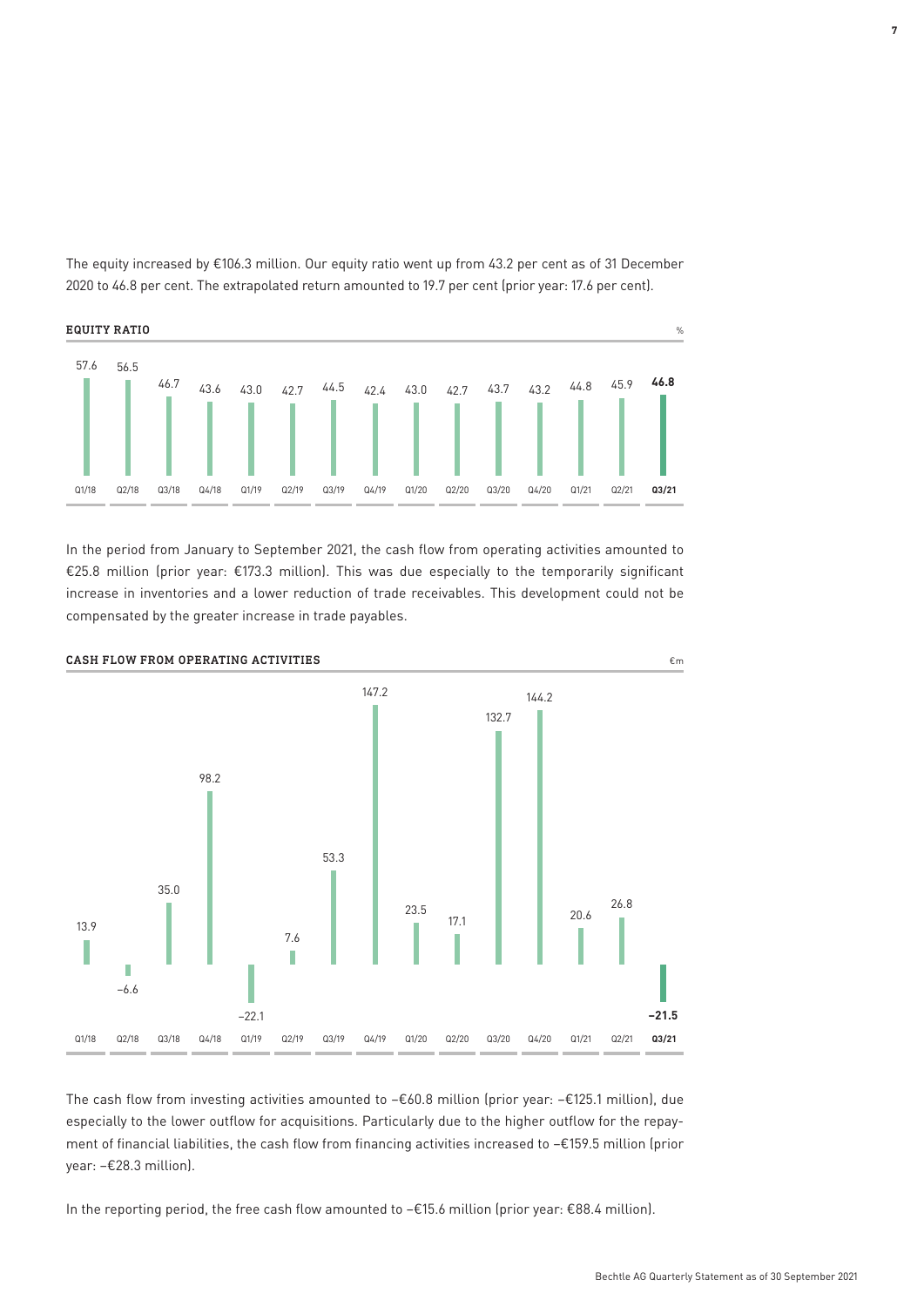#### **EMPLOYEES**

**8**

As of the reporting date of 30 September 2021, the Bechtle Group had a total of 12,744 employees, 689 people or 5.7 per cent more than on 30 September 2020. The increase was largely the result of newly recruited people as well as 155 people who joined Bechtle as a result of acquisitions.



EMPLOYEES IN THE GROUP

In the IT System House & Managed Services segment, the number of employees went up by 540 compared to 30 September 2020, an increase of 5.6 per cent. At 14.2 per cent, the headcount increase in the system houses abroad was significantly higher than in Germany, also due to acquisitions. In Germany, the number of employees grew 4.2 per cent. In the E-Commerce segment, the number of employees went up by 149 compared to 30 September 2020. At 8.1 and 5.1 per cent, respectively, the number of employees went up due to new recruitment both in Germany and abroad.

From January to September 2021, the average number of employees in the group amounted to 12,400, a year-on-year increase of 524 or 4.4 per cent.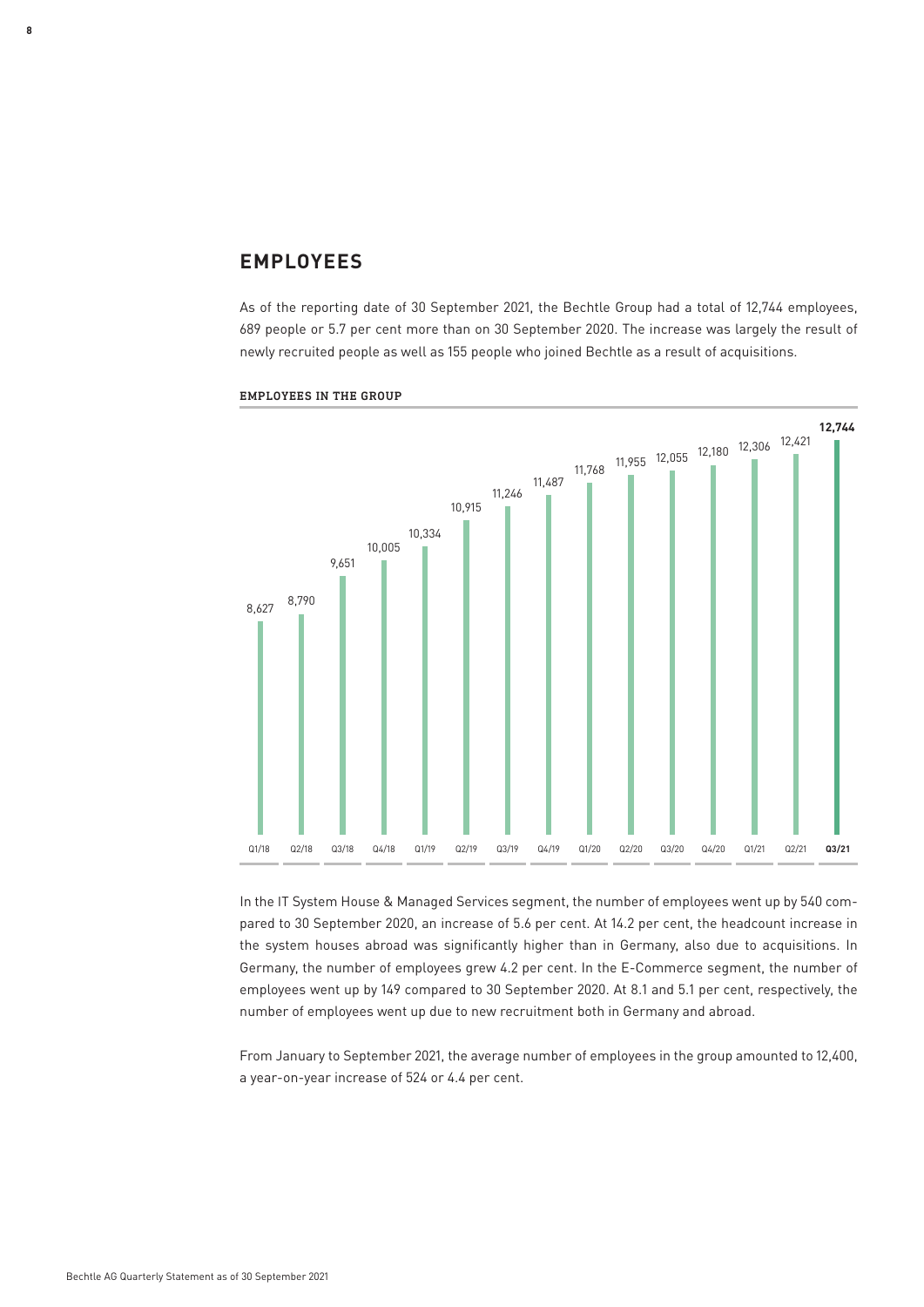|  | <b>EMPLOYEES BY SEGMENTS</b> |
|--|------------------------------|
|  |                              |

|       | 0 | 1,500 | 3,000 | 4,500 | 6,000 | 7,500 | 9,000  | 10,500 | 12,000        | 13,500 | 15,000 | 16,500 | Total               |
|-------|---|-------|-------|-------|-------|-------|--------|--------|---------------|--------|--------|--------|---------------------|
| Q3/20 |   |       |       |       |       |       | 9,571  |        | 2,484         |        |        |        | 12,055              |
| Q4/20 |   |       |       |       |       |       | 9,736  |        | 2,444<br>- 11 |        |        |        | 12,180              |
| Q3/21 |   |       |       |       |       |       | 10,111 |        |               | 2,633  |        |        | 12,744<br>$(+5.7%)$ |
|       |   |       |       |       |       |       |        |        |               |        |        |        | vs. Q3/20           |

IT System House & Managed Services IT E-Commerce

As of 30 September 2021, Bechtle had 709 young trainees, 10 apprentices and students on integrated degree programmes more than in the prior year. At the start of the new training year on 1 September 2021, a total of 244 young people embarked on their career with Bechtle – more than ever.

## **FORECAST**

The situation on the global IT market is overshadowed by ongoing problems in the supply chain. In view of the current uncertainties, it is rather difficult to predict how things will develop in the remaining course of the year. Nevertheless, we expect the business performance of the Bechtle Group to be positive, and we affirm our forecast for the year 2021 as a whole, which we had increased and published in August (see pages 22 ff. of the half-yearly report). Accordingly, revenue is expected to increase significantly, earnings before taxes very significantly and the EBT margin to be higher than in the previous year.

**9**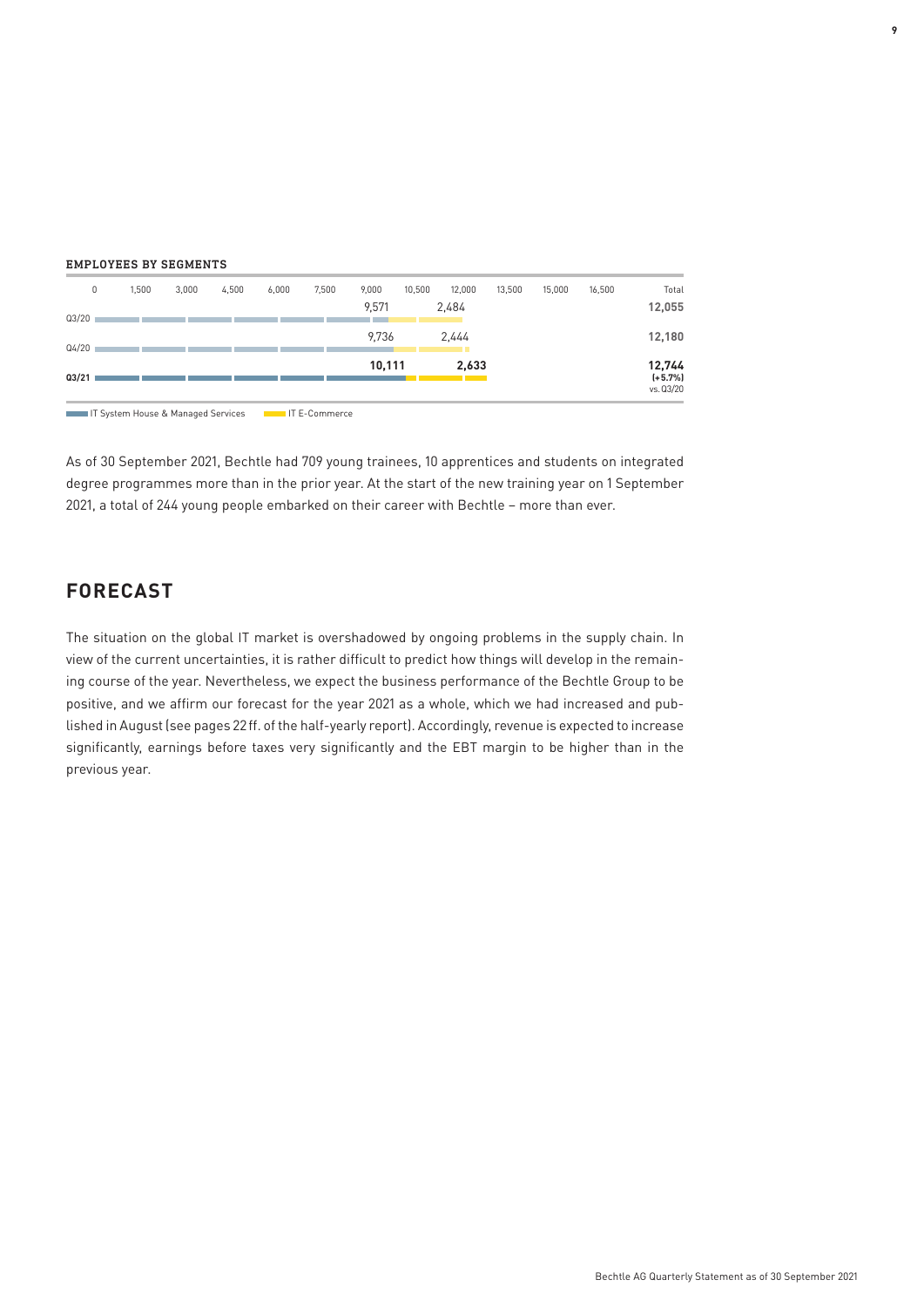## **CONSOLIDATED INCOME STATEMENT**

|                                                                            |                         |                         |                         | €k                      |
|----------------------------------------------------------------------------|-------------------------|-------------------------|-------------------------|-------------------------|
|                                                                            | $01.07 -$<br>30.09.2021 | $01.07 -$<br>30.09.2020 | $01.01 -$<br>30.09.2021 | $01.01 -$<br>30.09.2020 |
| Revenue                                                                    | 1,496,092               | 1,370,856               | 4,439,087               | 4,037,046               |
| Cost of sales                                                              | 1,265,583               | 1,165,136               | 3,771,712               | 3,431,911               |
| Gross profit                                                               | 230,509                 | 205,720                 | 667,375                 | 605,135                 |
| Distribution costs                                                         | 86,661                  | 74,425                  | 255,394                 | 229,662                 |
| Administrative expenses                                                    | 65,206                  | 64,189                  | 201,088                 | 205,719                 |
| Other operating income                                                     | 9,783                   | 6,236                   | 22,279                  | 15,755                  |
| Earnings before interest and taxes                                         | 88,425                  | 73,342                  | 233,172                 | 185,509                 |
| Financial income                                                           | 267                     | 230                     | 1,111                   | 737                     |
| Financial expenses                                                         | 1,664                   | 1,899                   | 5,076                   | 5,459                   |
| Earnings before taxes                                                      | 87,028                  | 71,673                  | 229,207                 | 180,787                 |
| Income taxes                                                               | 24,297                  | 20,916                  | 65,419                  | 52,762                  |
| Earnings after taxes<br>lattributable to shareholders of Bechtle AGI       | 62,731                  | 50,757                  | 163,788                 | 128,025                 |
| €<br>Net earnings per share (basic and diluted)                            | 0.50                    | 0.401                   | 1.30                    | 1.02 <sup>1</sup>       |
| Weighted average shares outstanding<br>(basic and diluted)<br>in thousands | 126,000                 | 126,0001                | 126,000                 | 126,0001                |

1 Adjusted for bonus shares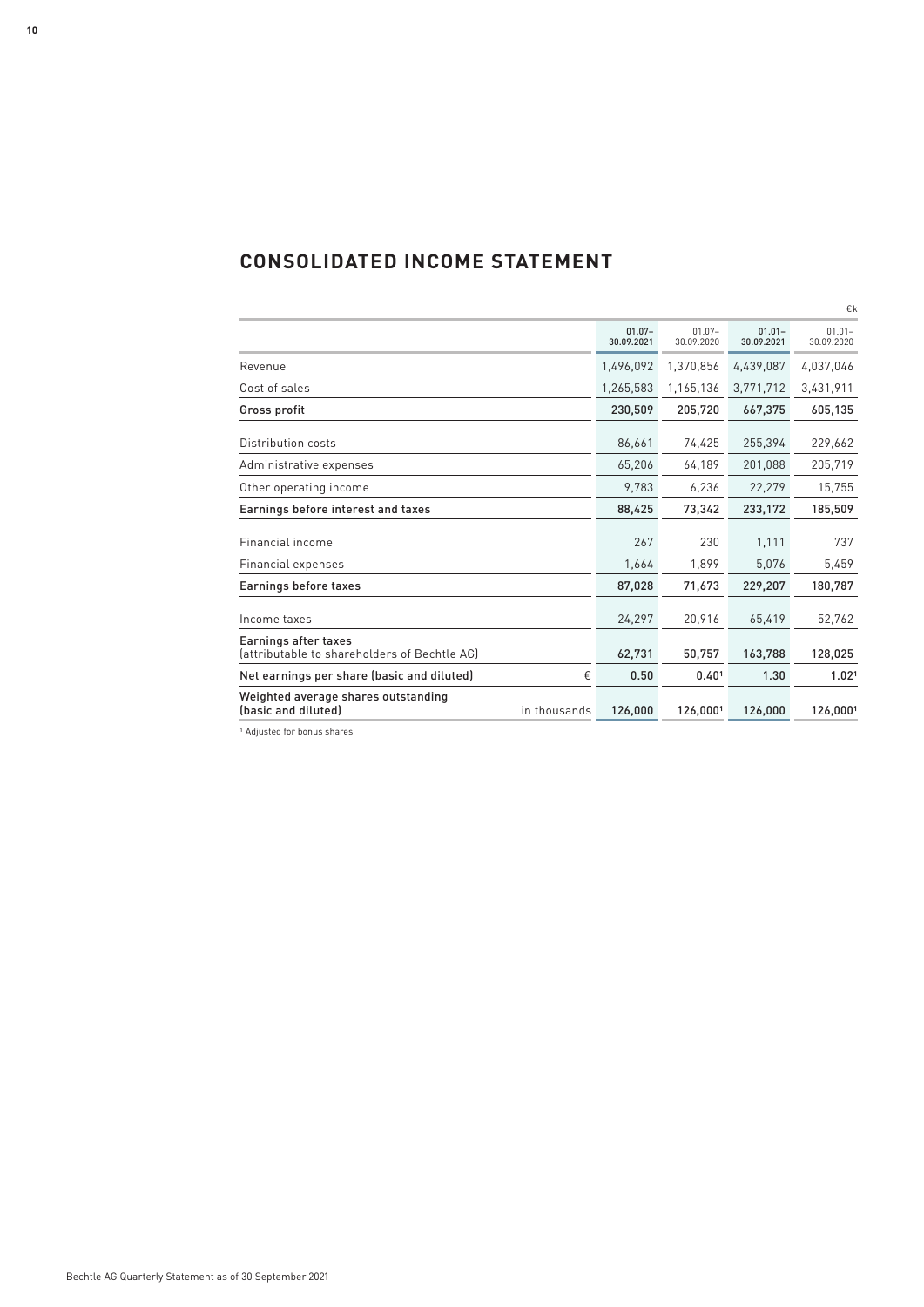## **CONSOLIDATED STATEMENT OF COMPREHENSIVE INCOME**

|                                                                              |                         |                         |                         | €k                      |
|------------------------------------------------------------------------------|-------------------------|-------------------------|-------------------------|-------------------------|
|                                                                              | $01.07 -$<br>30.09.2021 | $01.07 -$<br>30.09.2020 | $01.01 -$<br>30.09.2021 | $01.01 -$<br>30.09.2020 |
| Earnings after taxes                                                         | 62,731                  | 50,757                  | 163,788                 | 128,025                 |
| Other comprehensive income                                                   |                         |                         |                         |                         |
| Items that will not be reclassified to profit or loss in subsequent periods  |                         |                         |                         |                         |
| Actuarial gains and losses on pension provisions                             | $-98$                   | 192                     | 19                      | $-1,447$                |
| Income tax effects                                                           | 20                      | $-25$                   | $-4$                    | 290                     |
| Items that will be reclassified to profit or loss in subsequent periods      |                         |                         |                         |                         |
| Unrealised gains and losses on securities                                    | 470                     | $-48$                   | 704                     | $-171$                  |
| Income tax effects                                                           | $-157$                  | $-3$                    | $-259$                  |                         |
| Currency translation differences of net investments<br>in foreign operations | $-5,077$                | 2,491                   | $-2,044$                | 4,937                   |
| Income tax effects                                                           | 1,530                   | $-739$                  | 616                     | $-1,466$                |
| Currency translation differences                                             | 2,725                   | $-2,609$                | 164                     | 580                     |
| Other comprehensive income                                                   | $-587$                  | $-741$                  | $-804$                  | 2,724                   |
| of which income tax effects                                                  | 1,393                   | $-767$                  | 353                     | $-1,175$                |
| Total comprehensive income<br>(attributable to shareholders of Bechtle AG)   | 62,144                  | 50,016                  | 162,984                 | 130,749                 |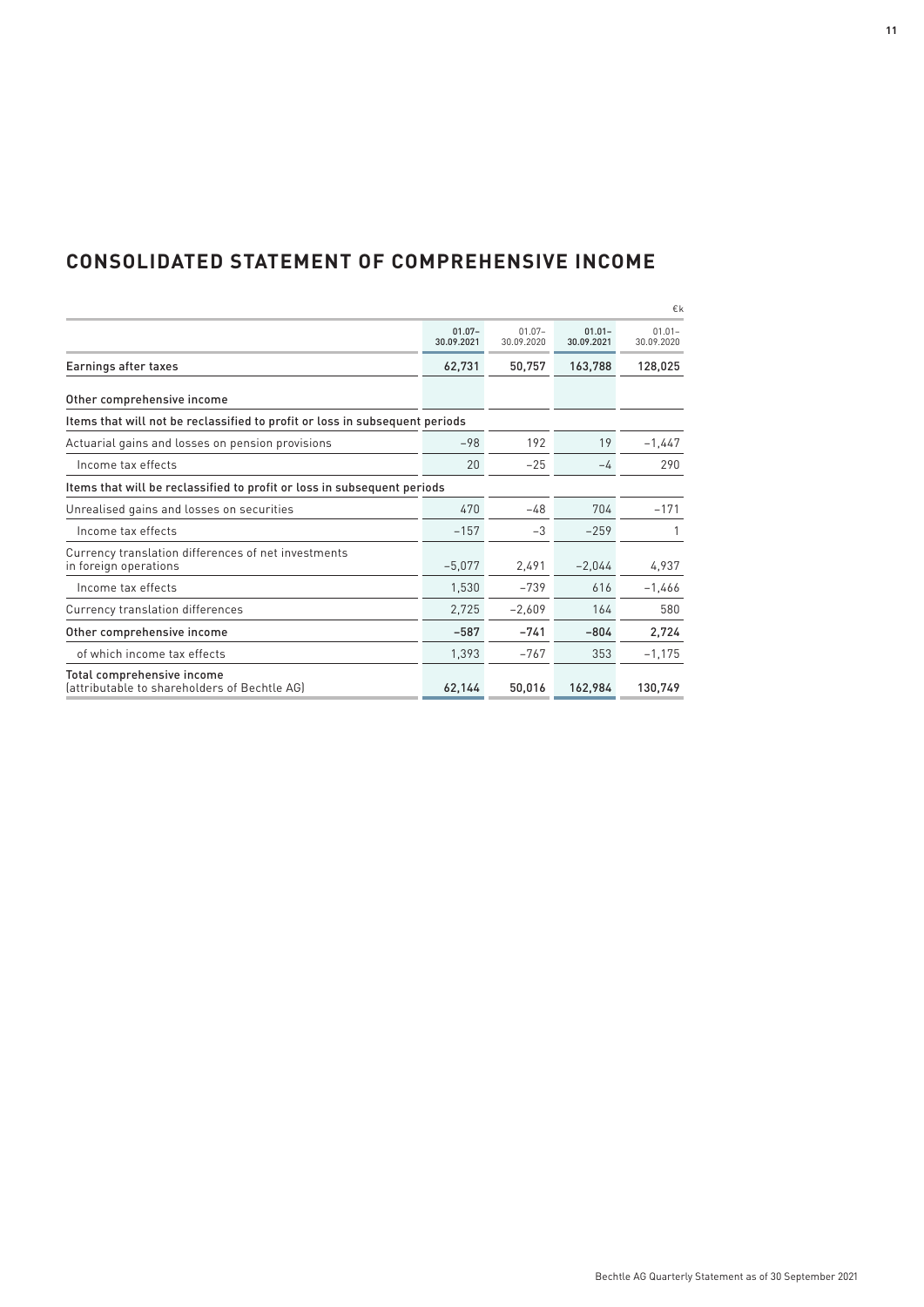## **CONSOLIDATED BALANCE SHEET**

| <b>ASSETS</b>                       |            |            | €k         |
|-------------------------------------|------------|------------|------------|
|                                     | 30.09.2021 | 31.12.2020 | 30.09.2020 |
| Non-current assets                  |            |            |            |
| Goodwill                            | 455,816    | 448,313    | 443,046    |
| Other intangible assets             | 101,412    | 113,241    | 116,239    |
| Property, plant and equipment       | 340,307    | 327,215    | 307,589    |
| Trade receivables                   | 50,146     | 55,903     | 57,351     |
| Deferred taxes                      | 12,640     | 6,770      | 7,047      |
| Other assets                        | 8,095      | 7,448      | 7,270      |
| Langfristige Vermögenswerte, gesamt | 968,416    | 958,890    | 938,542    |
| Total non-current assets            |            |            |            |
| Inventories                         | 475,202    | 301,663    | 356,848    |
| Trade receivables                   | 880,643    | 877,173    | 714,621    |
| Income tax receivables              | 2,480      | 2,289      | 2,210      |
| Other assets                        | 154,091    | 143,928    | 161,131    |
| Time deposits and securities        | 60,311     | 40,002     | 40,001     |
| Cash and cash equivalents           | 170,098    | 363,171    | 290,855    |
| <b>Total current assets</b>         | 1,742,825  | 1,728,226  | 1,565,666  |
| <b>Total assets</b>                 | 2,711,241  | 2,687,116  | 2,504,208  |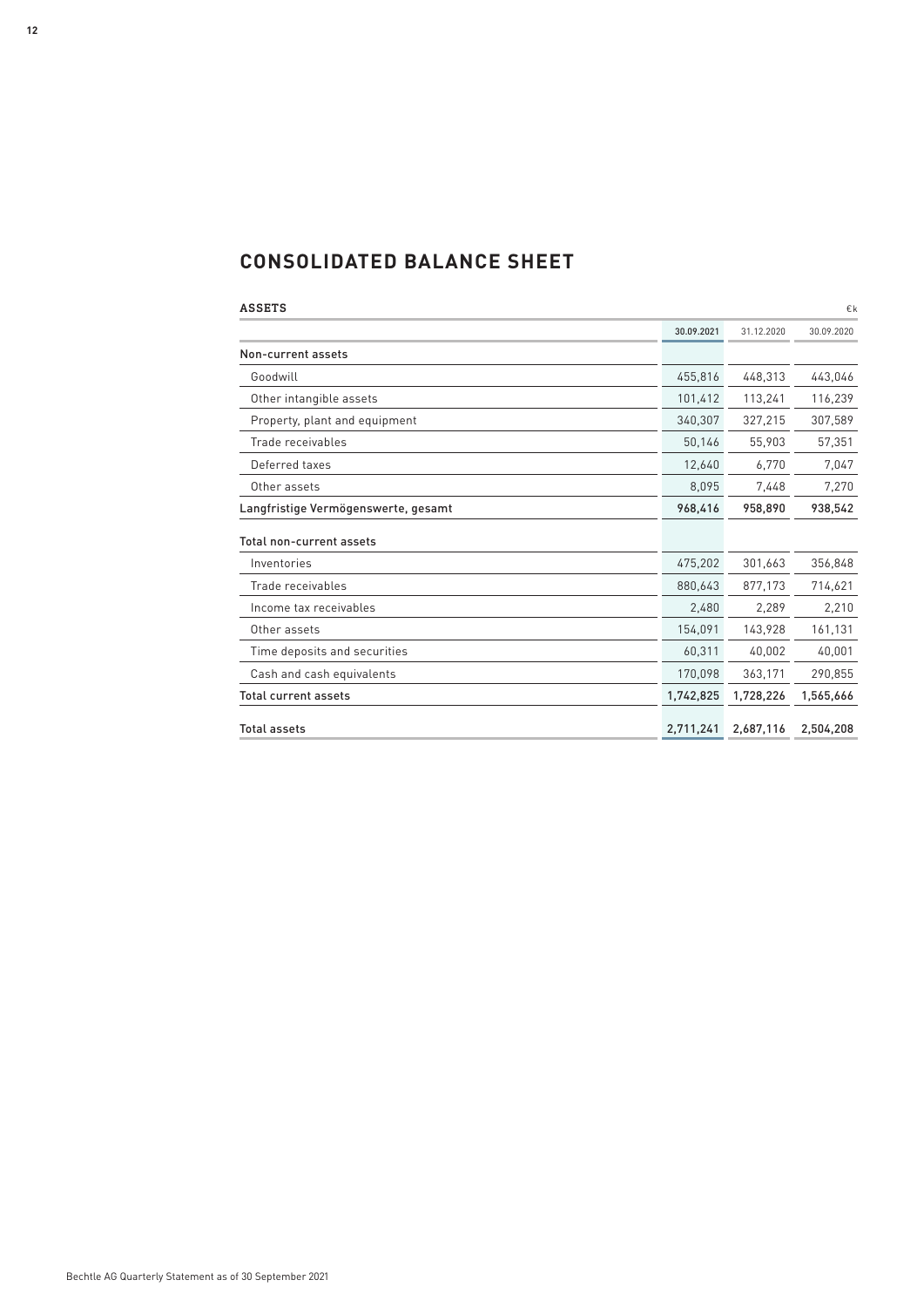| <b>EQUITY AND LIABILITIES</b>       |            |            | €k         |
|-------------------------------------|------------|------------|------------|
|                                     | 30.09.2021 | 31.12.2020 | 30.09.2020 |
| Equity                              |            |            |            |
| Issued capital                      | 126,000    | 42,000     | 42,000     |
| Capital reserves                    | 40,228     | 124,228    | 124,228    |
| Retained earnings                   | 1,102,085  | 995,801    | 928,963    |
| <b>Total equity</b>                 | 1,268,313  | 1,162,029  | 1,095,191  |
| Non-current liabilities             |            |            |            |
| Pension provisions                  | 33,113     | 31,022     | 32,086     |
| Other provisions                    | 10,893     | 11,055     | 10,547     |
| <b>Financial liabilities</b>        | 320,359    | 393,541    | 423,740    |
| Trade payables                      | 6,680      | 6,262      | 11,406     |
| Deferred taxes                      | 26,059     | 26,140     | 37,676     |
| Other liabilities                   | 106,778    | 108,590    | 103,021    |
| <b>Contract liabilities</b>         | 23,411     | 20,884     | 21,786     |
| Deferred income                     | 1,058      | 2,393      | 3,313      |
| Total non-current liabilities       | 528,351    | 599,887    | 643,575    |
| <b>Current liabilities</b>          |            |            |            |
| Other provisions                    | 25,937     | 22,831     | 15,465     |
| <b>Financial liabilities</b>        | 44,876     | 18,913     | 22,582     |
| Trade payables                      | 415,750    | 425,875    | 357,566    |
| Income tax payables                 | 38,462     | 45,964     | 21,286     |
| Other liabilities                   | 231,243    | 253,921    | 207,335    |
| <b>Contract liabilities</b>         | 122,148    | 130,594    | 108,869    |
| Deferred income                     | 36,161     | 27,102     | 32,339     |
| <b>Total current liabilities</b>    | 914,577    | 925,200    | 765,442    |
| <b>Total equity and liabilities</b> | 2,711,241  | 2,687,116  | 2,504,208  |

Bechtle AG Quarterly Statement as of 30 September 2021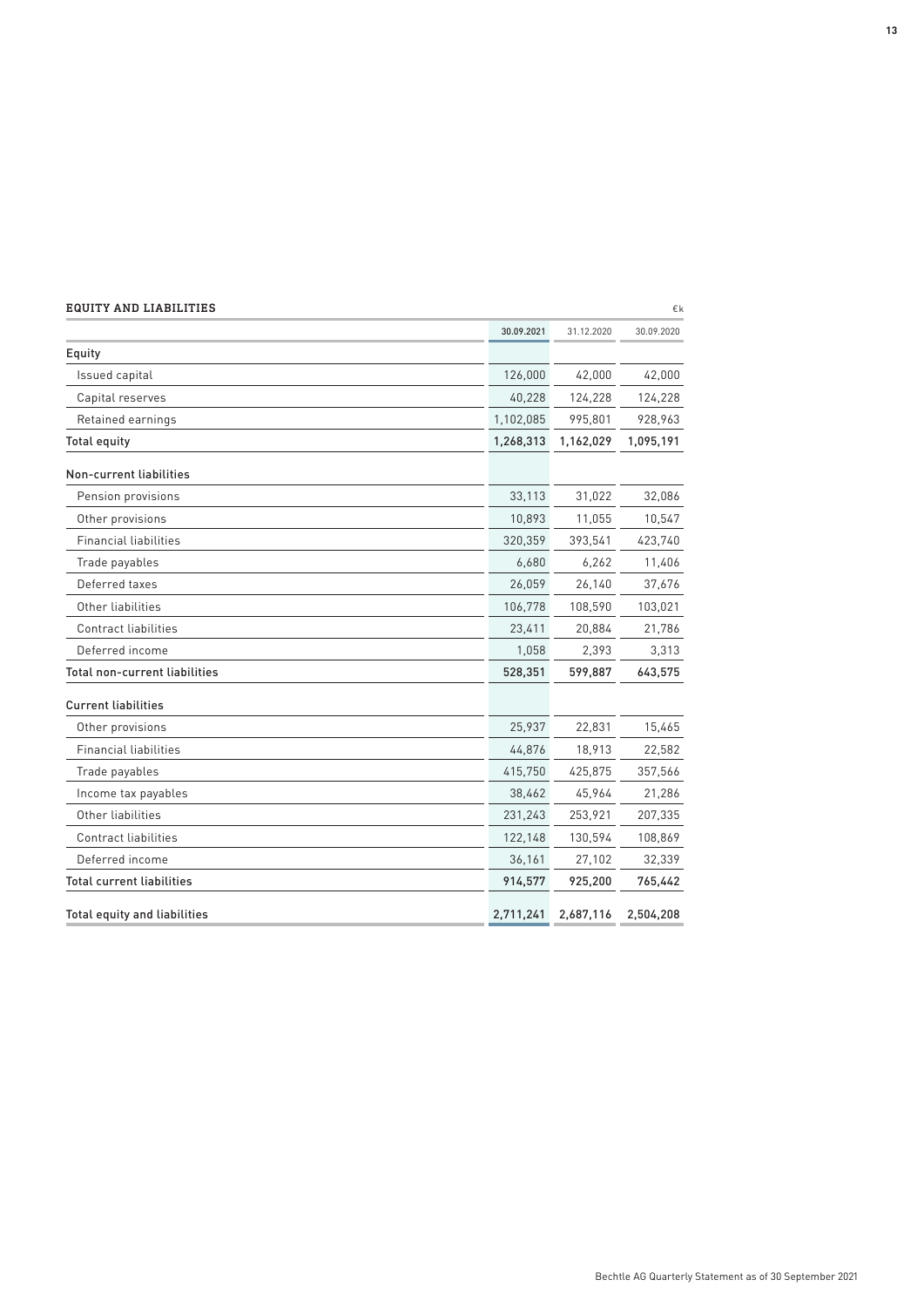| CONSOLIDATED STATEMENT OF CHANGES IN EQUITY |  |  |  |
|---------------------------------------------|--|--|--|
|---------------------------------------------|--|--|--|

|                                     |                |                     |                    |                                                |           | €k                                                                               |
|-------------------------------------|----------------|---------------------|--------------------|------------------------------------------------|-----------|----------------------------------------------------------------------------------|
|                                     |                | Retained earnings   |                    |                                                |           |                                                                                  |
|                                     | Issued capital | Capital<br>reserves | Accrued<br>profits | Changes in<br>equity outside<br>profit or loss | Total     | <b>Total equity</b><br>lattributable to<br>shareholders of<br><b>Bechtle AGI</b> |
| Equity as of 1 January 2020         | 42,000         | 124,228             | 840,067            | 8,547                                          | 848,614   | 1,014,842                                                                        |
| Distribution of profits for 2019    |                |                     | $-50,400$          |                                                | $-50.400$ | $-50,400$                                                                        |
| Earnings after taxes                |                |                     | 128,025            |                                                | 128,025   | 128,025                                                                          |
| Other comprehensive income          |                |                     |                    | 2,724                                          | 2,724     | 2,724                                                                            |
| Total comprehensive income          | 0              | 0                   | 128,025            | 2,724                                          | 130,749   | 130,749                                                                          |
| Equity as of 30 September 2020      | 42,000         | 124,228             | 917,692            | 11,271                                         | 928,963   | 1,095,191                                                                        |
| Equity as of 1 January 2021         | 42,000         | 124,228             | 982,214            | 13,587                                         | 995,801   | 1,162,029                                                                        |
| Distribution of profits for 2020    |                |                     | $-56,700$          |                                                | $-56,700$ | $-56,700$                                                                        |
| Earnings after taxes                |                |                     | 163,788            |                                                | 163,788   | 163,788                                                                          |
| Other comprehensive income          |                |                     |                    | $-804$                                         | $-804$    | $-804$                                                                           |
| Total comprehensive income          | 0              | 0                   | 163,788            | $-804$                                         | 162,984   | 162,984                                                                          |
| Capital increase from company funds | 84,000         | $-84,000$           |                    |                                                | 0         | 0                                                                                |
| Equity as of 30 September 2021      | 126,000        | 40,228              | 1.089.302          | 12,783                                         | 1,102,085 | 1,268,313                                                                        |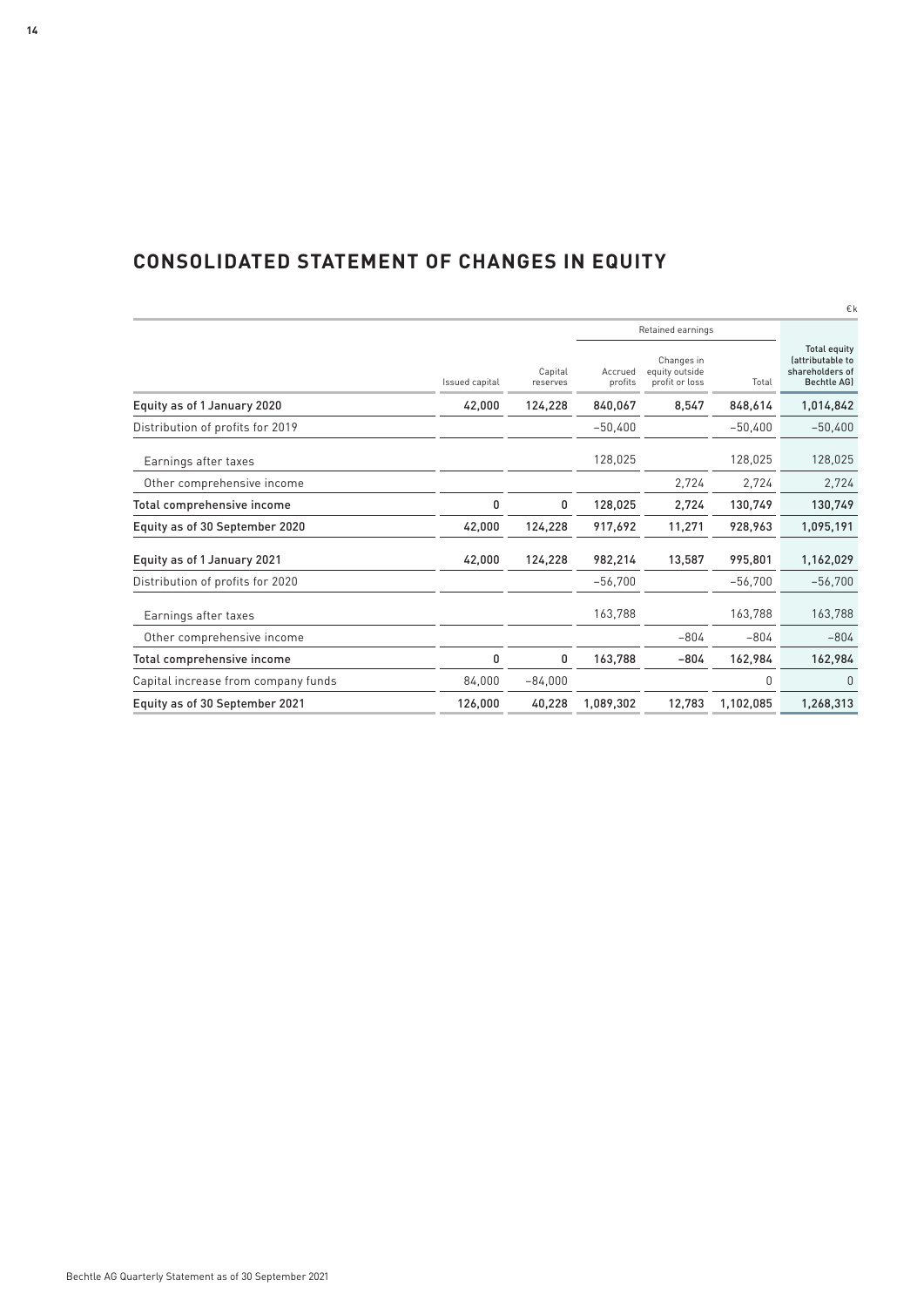| <b>CONSOLIDATED CASH FLOW STATEMENT</b> |  |  |
|-----------------------------------------|--|--|
|-----------------------------------------|--|--|

|                                                                                                            |                         |                         |                         | €k                      |
|------------------------------------------------------------------------------------------------------------|-------------------------|-------------------------|-------------------------|-------------------------|
|                                                                                                            | $01.07 -$<br>30.09.2021 | $01.07 -$<br>30.09.2020 | $01.01 -$<br>30.09.2021 | $01.01 -$<br>30.09.2020 |
| <b>Operating activities</b>                                                                                |                         |                         |                         |                         |
| Earnings before taxes                                                                                      | 87,028                  | 71,673                  | 229,207                 | 180,787                 |
| Adjustment for non-cash expenses and income                                                                |                         |                         |                         |                         |
| Financial earnings                                                                                         | 1,397                   | 1,669                   | 3,965                   | 4,722                   |
| Depreciation and amortisation of intangible assets and<br>property, plant and equipment                    | 25,763                  | 24,205                  | 75,514                  | 72,102                  |
| Gains and losses on disposal of intangible assets and<br>property, plant and equipment                     | $-770$                  | -846                    | $-827$                  | -831                    |
| Other non-cash expenses and income                                                                         | $-383$                  | 2,808                   | 4,037                   | 10,922                  |
| Changes in net assets                                                                                      |                         |                         |                         |                         |
| Changes in inventories                                                                                     | $-59,482$               | 33,266                  | $-174,734$              | $-71,924$               |
| Changes in trade receivables                                                                               | $-72,422$               | 26,330                  | 6,751                   | 124,738                 |
| Changes in trade payables                                                                                  | 6,339                   | 12,760                  | 5,883                   | $-39,367$               |
| Changes in deferred income                                                                                 | $-9,346$                | $-9,107$                | $-6,082$                | -401                    |
| Changes in other net assets                                                                                | 21,242                  | $-11,818$               | $-38,867$               | $-53,0011$              |
| Income taxes paid                                                                                          | $-20,907$               | $-18,209$               | $-79,044$               | $-54,490$               |
| Cash flow from operating activities                                                                        | -21,541                 | 132,731                 | 25,803                  | 173,2571                |
| Investing activity                                                                                         |                         |                         |                         |                         |
| Cash paid for acquisitions less cash acquired                                                              | $-4,863$                | $-5,514$                | $-5,148$                | $-55,298$               |
| Cash paid for investments in intangible assets and property, plant and equipment                           | $-16,368$               | $-12,365$               | $-42,522$               | $-39,018$               |
| Cash received from the sale of intangible assets and property, plant and equipment                         | 3,892                   | 5,144                   | 6,288                   | 9,467                   |
| Cash paid for aquisitions of time deposits and securities                                                  | 1                       | 0                       | $-50,308$               | $-40,001$               |
| Cash received from the sale of time deposits and securities,<br>and from redemptions of non-current assets | 0                       | 0                       | 30,000                  | 0                       |
| Interest payments received                                                                                 | 280                     | $-713$                  | 864                     | -267                    |
| Cash flow from investing activities                                                                        | $-17,058$               | $-13,448$               | $-60,826$               | $-125,117$              |
| <b>Financing activities</b>                                                                                |                         |                         |                         |                         |
| Cash paid for the repayment of financial liabilities                                                       | $-5,516$                | $-3.182$                | $-70,125$               | $-9,698$                |
| Cash received from the assumption of financial liabilities                                                 | $-537$                  | $-6,815$                | 5,574                   | 68,345                  |
| Dividends paid                                                                                             | 0                       | 0                       | $-56,700$               | $-50,400$               |
| Interest paid                                                                                              | $-634$                  | $-619$                  | $-2,156$                | $-2,0761$               |
| Outflow for the repayment of finance leases                                                                | $-12,047$               | $-12,872$               | $-36,129$               | -34,435                 |
| Cash flow from financing activities                                                                        | $-18,734$               | $-23,488$               | $-159,536$              | $-28,264$ <sup>1</sup>  |
| Exchange-rate-related changes in cash and cash equivalents                                                 | 1,125                   | $-1,774$                | 1,486                   | $-1,218$                |
| Changes in cash and cash equivalents                                                                       | $-56,208$               | 94,021                  | $-193,073$              | 18,658                  |
| Cash and cash equivalents at beginning of the period                                                       | 226,306                 | 196,834                 | 363,171                 | 272,197                 |
| Cash and cash equivalents at the end of the period                                                         | 170,098                 | 290,855                 | 170,098                 | 290,855                 |

<sup>1</sup> Prior year adjusted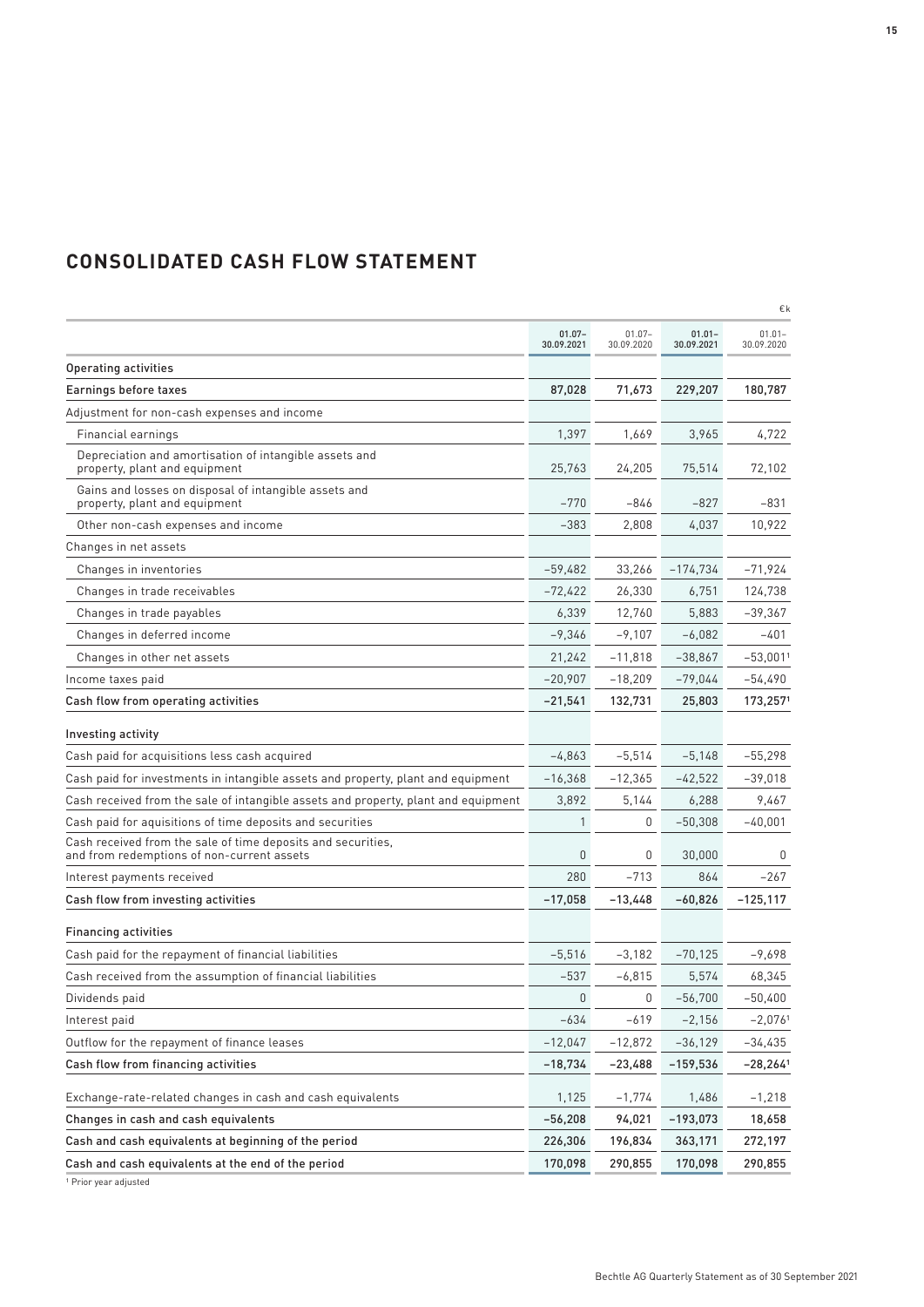## **FINANCIAL CALENDAR**

QUARTERLY STATEMENT 3RD QUARTER 2021 (30 SEPTEMBER) Thursday, 11 November 2021

ANNUAL REPORT 2021 Friday, 18 March 2022

ACCOUNTS PRESS CONFERENCE Friday, 18 March 2022

## ANALYSTS' CONFERENCE

Friday, 18 March 2022

QUARTERLY STATEMENT 1ST QUARTER 2022 (31 MARCH) Thursday, 12 May 2022

#### ANNUAL GENERAL MEETING

Thursday, 2 June 2022

#### HALF-YEAR FINANCIAL REPORT 2022 (30 JUNE) Thursday, 11 August 2022

## QUARTERLY STATEMENT 3RD QUARTER 2022 (30 SEPTEMBER)

Thursday, 10 November 2022

See [bechtle.com/financial-calendar](https://www.bechtle.com/de-en/about-bechtle/investors/financial-calendar) for further dates and changes.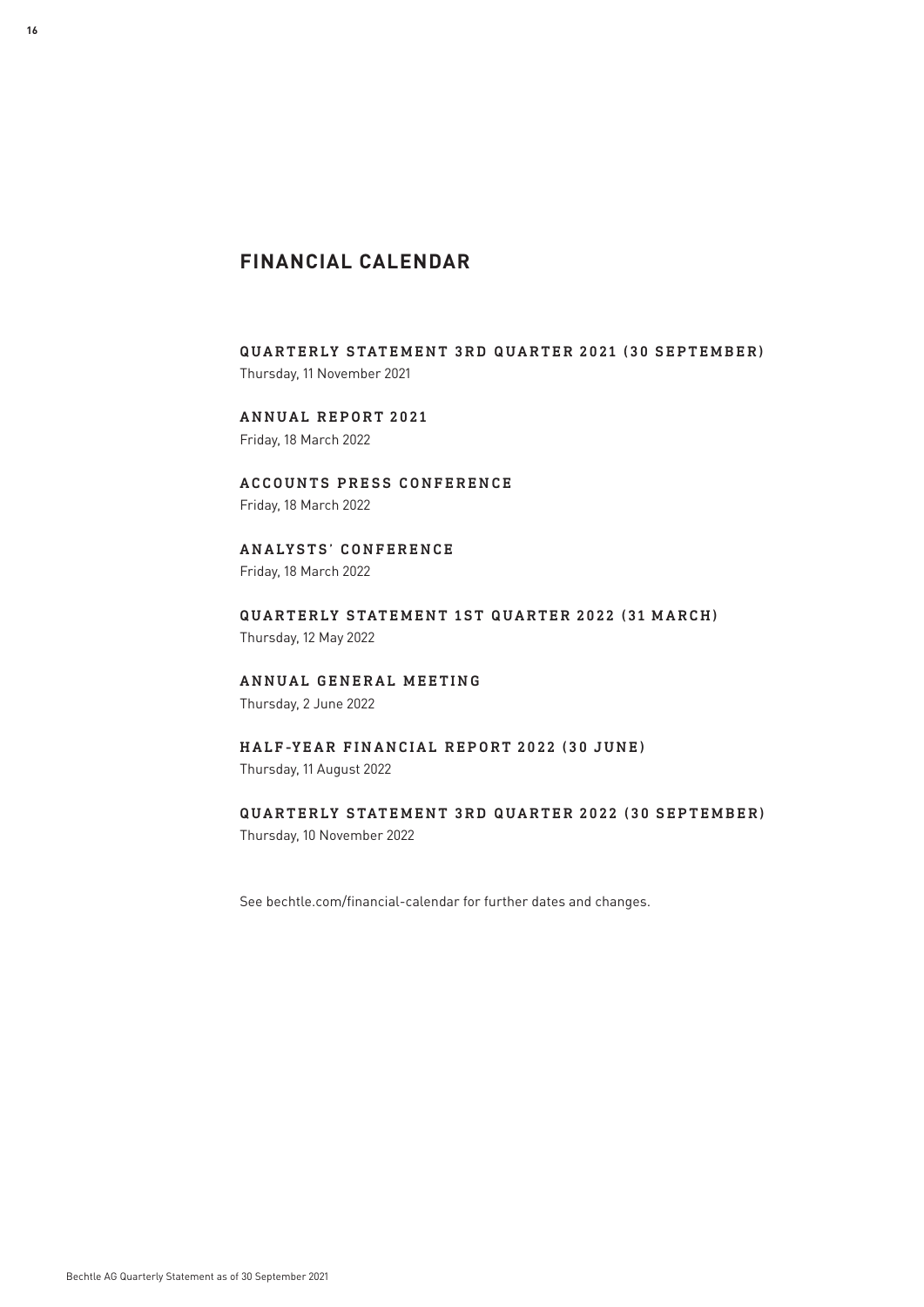#### **Publisher/Contact**

Bechtle AG Bechtle Platz 1 74172 Neckarsulm Germany

#### **Investor Relations**

Martin Link **International Communist Communist Communist Communist Communist Communist Communist Communist Communist Communist Communist Communist Communist Communist Communist Communist Communist Communist Communist Commu** 

Phone +49 7132 981-4149 Phone +49 7132 981-4153 Phone +49 7132 981-3378 [martin.link@bechtle.com](mailto:martin.link%40bechtle.com?subject=Quarterly%20Statement%20as%20of%2030%20September%202021) [julia.hofmann@bechtle.com](mailto:julia.hofmann%40bechtle.com?subject=Quarterly%20Statement%20as%20of%2030%20September%202021) [ilka.freund@bechtle.com](mailto:ilka.freund%40bechtle.com?subject=Quarterly%20Statement%20as%20of%2030%20September%202021)

The Quarterly Statement Q3/2021 was published on 11 November 2021.